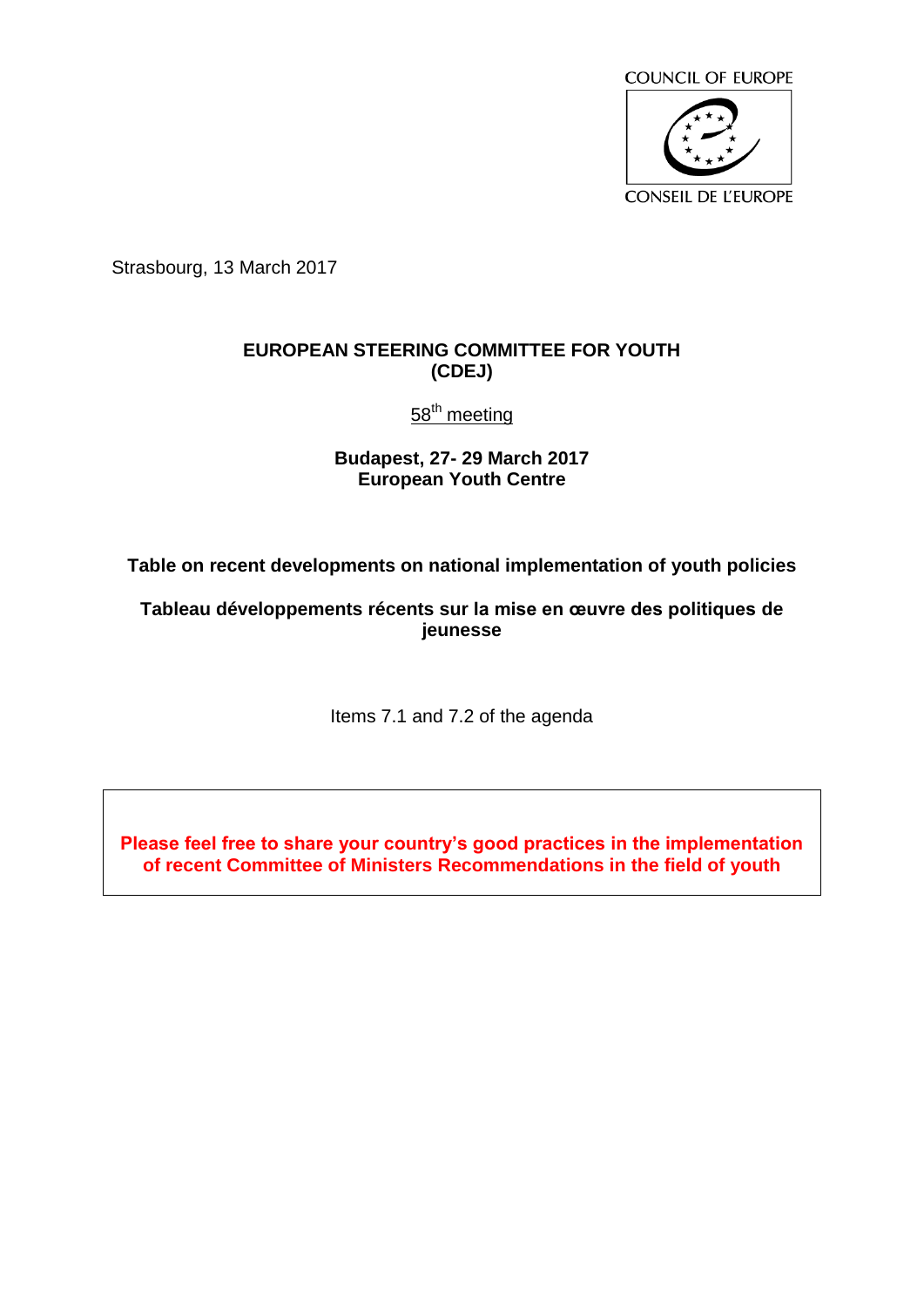| <b>Country</b>       | Update on recent developments on national implementation of policies (new<br>national laws, initiatives, etc)                                                                                                                                                                                                                                                                                                                                                                                                                                    |
|----------------------|--------------------------------------------------------------------------------------------------------------------------------------------------------------------------------------------------------------------------------------------------------------------------------------------------------------------------------------------------------------------------------------------------------------------------------------------------------------------------------------------------------------------------------------------------|
| Albania/<br>Albanie  |                                                                                                                                                                                                                                                                                                                                                                                                                                                                                                                                                  |
| Andorra/<br>Andorre  |                                                                                                                                                                                                                                                                                                                                                                                                                                                                                                                                                  |
| Armenia/<br>Arménie  | The implementation of State Youth Strategy for 2013-17 comes to its end. The Youth<br>Study Institute summed up the Evaluation of State Youth Strategy for 2013-17 in two<br>main direction: the internal construct of Strategy and the progress of its<br>implementation. The results will be provided for the development and design of the<br>new Strategy for 2018-22.                                                                                                                                                                       |
|                      | The ministry is in process to create the working group for development of State Youth<br>Strategy for 2018-22 which will include the representatives from different sectors of<br>youth policy, youth work and youth research.                                                                                                                                                                                                                                                                                                                   |
|                      | During last year, Youth worker's institute was developed, which was based in two<br>large researches (national and international) and included the Regulation of Youth<br>Worker Institute approved by the government and the Program of training of youth<br>workers. The pilot project has just finished and we have already had 25 certified youth<br>workers.                                                                                                                                                                                |
|                      | The third Youth Capital of Armenia for 2017 is Charentsavan - city in Kotayk region.                                                                                                                                                                                                                                                                                                                                                                                                                                                             |
| Austria/<br>Autriche | Education and training until the age of 18. The aim is to have all under 18-year-olds<br>in education and training in addition to the legal school age. The law came into force<br>on 1 August 2016:                                                                                                                                                                                                                                                                                                                                             |
|                      | https://www.parlament.gv.at/PAKT/VHG/XXV/BNR/BNR_00343/index.shtml                                                                                                                                                                                                                                                                                                                                                                                                                                                                               |
|                      | Much emphasis is put on de-radicalisation and prevention of extremism; a dedicated<br>hotline was opened.                                                                                                                                                                                                                                                                                                                                                                                                                                        |
|                      | The National Committee "No Hate Speech" was founded 2016, It continues its work in<br>accordance to the European No Hate Speech campaign and attracts cross-sectoral<br>members steadily.                                                                                                                                                                                                                                                                                                                                                        |
|                      | At the beginning of 2017 the $7th$ report on the situation of youth in Austria was<br>presented by the Federal Minister of Families and Youth at parliament. It consist of 3<br>parts. Part 1 outlines an overview of statistical data to characterize youth in Austria. In<br>part 2 there was created and calculated a better-life-index youth with the involvement<br>of young people. Part 3 updates in great detail the Austrian Youth Strategy including<br>cross-sectoral measures and initiatives to each strategic framework objective. |
|                      | In 2016 youth work projects and initiatives were honoured with the "Austrian Youth<br>Award". In 2017 national and international youth work projects ranging thematically<br>from diversity to inclusion will be awarded with this prize.                                                                                                                                                                                                                                                                                                        |
|                      | Diversity and inclusion is the annual thematic focus (2017) on the website "youth work<br>in Austria" (www.jugendarbeitinoesterreich.at). Diversity of both, youth and youth work                                                                                                                                                                                                                                                                                                                                                                |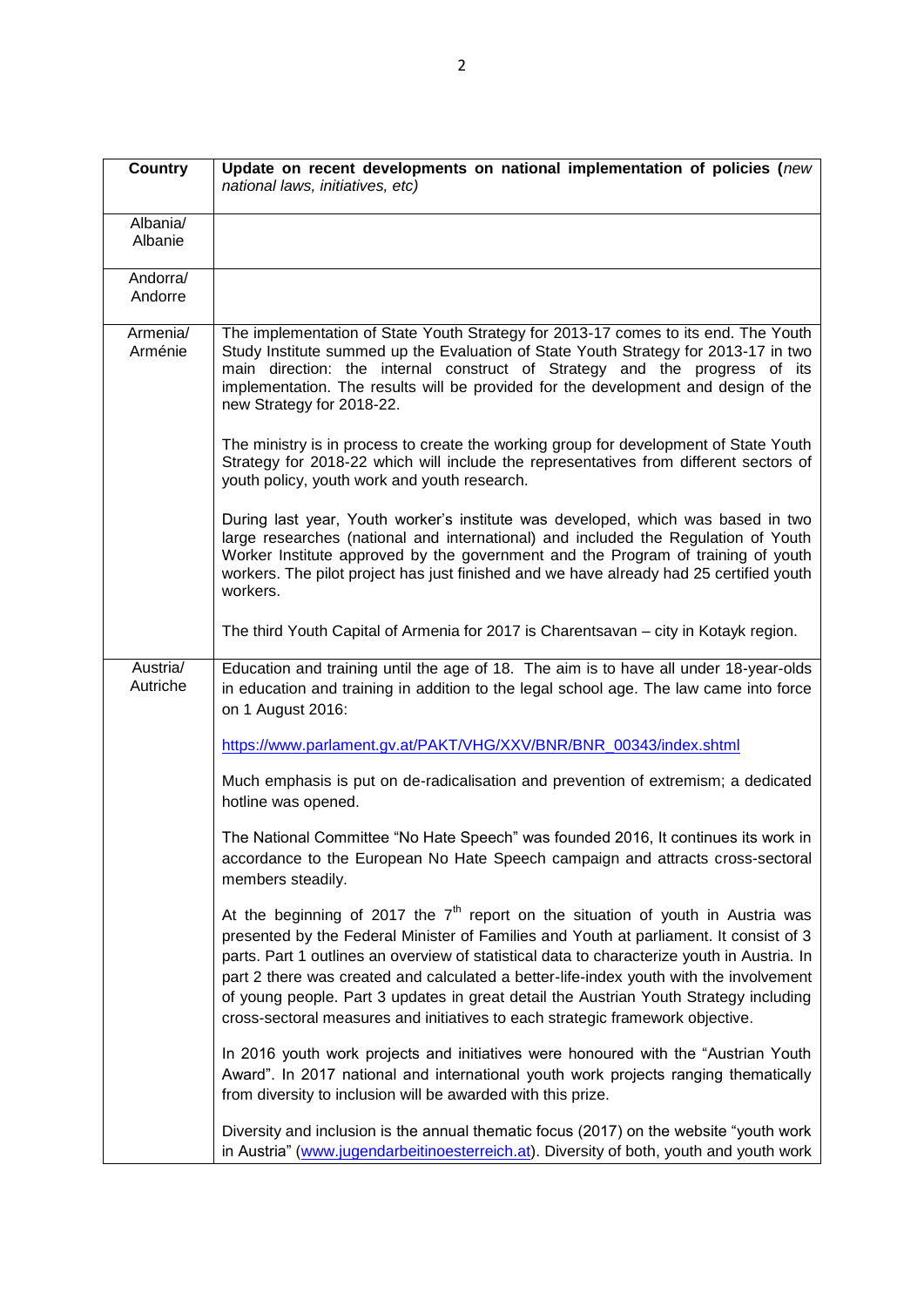|                            | is presented to the interested public.                                                                                                                                                                                                                                                                                                                                                                                                                                                                                                                                                                                                                                                               |
|----------------------------|------------------------------------------------------------------------------------------------------------------------------------------------------------------------------------------------------------------------------------------------------------------------------------------------------------------------------------------------------------------------------------------------------------------------------------------------------------------------------------------------------------------------------------------------------------------------------------------------------------------------------------------------------------------------------------------------------|
| Azerbaijan/<br>Azerbaïdjan | Ganja city have been announced the European Youth Capital 2016. The title helped<br>Ganja to keep young people in the focus of attention in terms of infrastructure,<br>services for youth and involvement of young people. During the European Youth<br>Capital year the city has opened its first Youth Centre, which provides the youth of the<br>city with a space and facilities for different activities. The title also helped to bring and<br>put young people in the centre of decision-making processes of the city. The dialogue<br>between the youth of the city and state institutions such as the municipality, the<br>Ministry of Youth and Sport has increased and got strengthened. |
|                            | The title has brought positive changes to the youth of the city and country in general<br>in implementation of the youth policy."                                                                                                                                                                                                                                                                                                                                                                                                                                                                                                                                                                    |
|                            | A youth strategy has been adopted for the next ten years and the Action Plan for the<br>next five years.                                                                                                                                                                                                                                                                                                                                                                                                                                                                                                                                                                                             |
| Belarus/<br><b>Bélarus</b> | "Youth Policy" sub-programme within the "Education and Youth Policy" state<br>programme for 2016-2020 has been adopted. The Resolution of Council of Ministers<br><b>Belarus</b><br>March<br>the<br>Republic<br>of<br>of<br>28,<br>2016<br>No.<br>250.<br>οf<br>The Action Plan for implementing the "Youth Policy" sub-programme within the<br>"Education and Youth Policy" state programme for 2016-2020 has been developed<br>and passed.                                                                                                                                                                                                                                                         |
|                            | The draft law "On Making Amendments and Addenda to the Law of Republic of<br>Belarus No. 65-Z as of December 7, 2009 "On Foundations of State Youth Policy"<br>was adopted by the Council of the Republic of the National Assembly of the Republic<br>of Belarus in October, 2016. In particular in the law has been included new<br>concepts/definitions: mentorship, Youth personnel policy.                                                                                                                                                                                                                                                                                                       |
|                            | Since 2014 the open dialogue "Traditions and the Future of the Belarusian Youth" has<br>been taking place. The objective of the open dialogue is to help young people shape<br>an active citizenship view, provide the youth with opportunities to declare their life<br>prospects, realise the role of youth movement in the country's development and<br>formation of the new generation's world outlook, and strengthen the public awareness<br>of the young people's image as an active part of community.                                                                                                                                                                                       |
|                            | - The national social and economic development program for 2016-2020 has been<br>adopted. The Decree of the President of the Republic of Belarus of December 15,<br>2016 No. 466. One of the key priorities of the program is development of the potential<br>of youth and its active involvement in the creation of an economy of knowledge<br>("Youth").                                                                                                                                                                                                                                                                                                                                           |
|                            | - The National Report "On the situation of the youth in the Republic of Belarus in<br>2015" has been published. The mission of the report is to inform public at large about<br>the situation in the Youth field in the Republic of Belarus.                                                                                                                                                                                                                                                                                                                                                                                                                                                         |
|                            | The Second Republican Forum of Youth from Rural Areas was held on October<br>14-15, 2016 in Gorki. The purpose of the Forum is to create conditions for improving<br>the social and economic participation of rural youth of Belarus.                                                                                                                                                                                                                                                                                                                                                                                                                                                                |
|                            | - The city of Polotsk was assigned as the Youth Capital-2016 in Belarus.                                                                                                                                                                                                                                                                                                                                                                                                                                                                                                                                                                                                                             |
| Belgium/<br>Belgique       | French speaking community: An ambitious plan against radicalisation has been<br>recently been adopted. It focuses on prevention and not on security. 230 youth<br>workers have been trained to be mediators for young people and families.                                                                                                                                                                                                                                                                                                                                                                                                                                                           |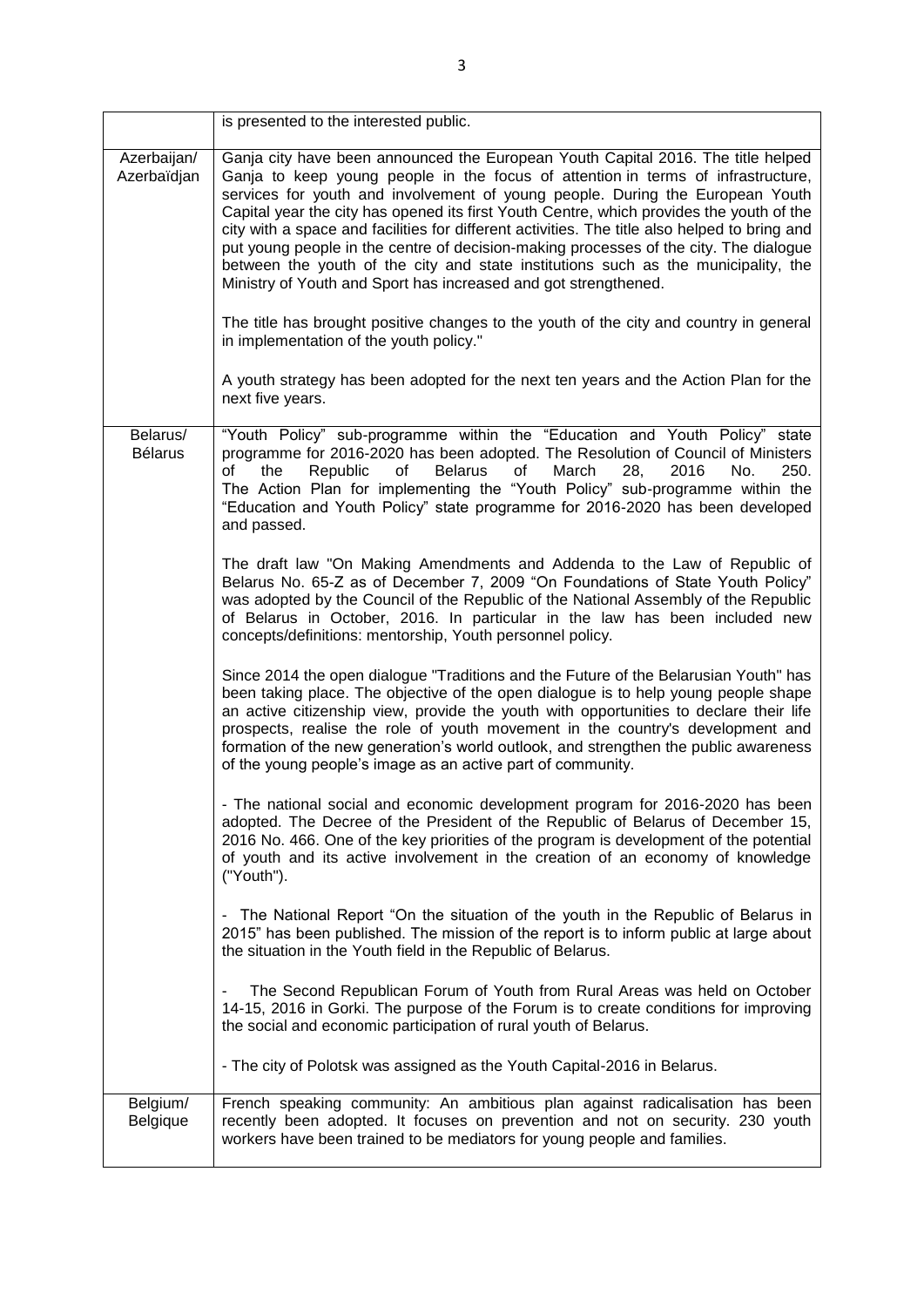| Bosnia and<br>Herzegovina/<br>Bosnie-<br>Herzégovine |                                                                                                                                                                                                                                                                                                                                                                                                                                                                                                                                                                                                                                                                                                                                                                                                                                                                                                                                                                                                                                                                                                                                                                                                                                                                                                                                                                                                                                                                                                                                                                                                                                                                                                                                                                                                                                                                                                                                                                                                                                                                                                                                                                                                                                                                                                                                                                                                                                                                                                                                                                                                                                                |
|------------------------------------------------------|------------------------------------------------------------------------------------------------------------------------------------------------------------------------------------------------------------------------------------------------------------------------------------------------------------------------------------------------------------------------------------------------------------------------------------------------------------------------------------------------------------------------------------------------------------------------------------------------------------------------------------------------------------------------------------------------------------------------------------------------------------------------------------------------------------------------------------------------------------------------------------------------------------------------------------------------------------------------------------------------------------------------------------------------------------------------------------------------------------------------------------------------------------------------------------------------------------------------------------------------------------------------------------------------------------------------------------------------------------------------------------------------------------------------------------------------------------------------------------------------------------------------------------------------------------------------------------------------------------------------------------------------------------------------------------------------------------------------------------------------------------------------------------------------------------------------------------------------------------------------------------------------------------------------------------------------------------------------------------------------------------------------------------------------------------------------------------------------------------------------------------------------------------------------------------------------------------------------------------------------------------------------------------------------------------------------------------------------------------------------------------------------------------------------------------------------------------------------------------------------------------------------------------------------------------------------------------------------------------------------------------------------|
| Bulgaria/<br><b>Bulgarie</b>                         |                                                                                                                                                                                                                                                                                                                                                                                                                                                                                                                                                                                                                                                                                                                                                                                                                                                                                                                                                                                                                                                                                                                                                                                                                                                                                                                                                                                                                                                                                                                                                                                                                                                                                                                                                                                                                                                                                                                                                                                                                                                                                                                                                                                                                                                                                                                                                                                                                                                                                                                                                                                                                                                |
| Croatia/<br>Croatie                                  | Following recent Parliamentary elections a new government is expected to be formed<br>soon. The Ministry of Youth is developing a concept of professionalization of youth<br>work in Croatia. New priorities are now linked to refugees and migrants.                                                                                                                                                                                                                                                                                                                                                                                                                                                                                                                                                                                                                                                                                                                                                                                                                                                                                                                                                                                                                                                                                                                                                                                                                                                                                                                                                                                                                                                                                                                                                                                                                                                                                                                                                                                                                                                                                                                                                                                                                                                                                                                                                                                                                                                                                                                                                                                          |
| Cyprus/<br>Chypre                                    | The Youth Board of Cyprus has initiated the procedure for establishing a National<br>Youth Strategy since 2015. At this point, the main goals of the Strategy are being<br>examined by the Cross - sectoral Committee and then they will be submitted for<br>adoption by the Council of Ministers. Thereafter, we will proceed with the<br>development of the first Action Plan which will be implementing the goals of the<br>Strategy for the next three years.                                                                                                                                                                                                                                                                                                                                                                                                                                                                                                                                                                                                                                                                                                                                                                                                                                                                                                                                                                                                                                                                                                                                                                                                                                                                                                                                                                                                                                                                                                                                                                                                                                                                                                                                                                                                                                                                                                                                                                                                                                                                                                                                                                              |
| Czech<br>Republic/<br>République<br>tchèque          | - Mid-term evaluation of the current strategic document on national youth policy (2014<br>- 2020) will be submitted to the meeting of the Government at the end of April 2017<br>- National Conference on Youth will be organised in Prague on 1st March 2017. The<br>conference will provide a platform for cross-sectoral reflective discussions on new<br>challenges in youth policy and youth work as well as new trends in the situation of<br>young people<br>- Grant Programmes of Youth Department were launched at the end of 2016:<br>Investment Grant Scheme for youth NGOs (supports reconstruction and<br>modernisation of buildings and equipment for youth work which are in the ownership<br>of the NGOs). Annually about 25 mil. CZK<br>Grant Scheme supporting certified Youth Information Centres (Annually about<br>6,5 mil. CZK)<br>Development and Grant Scheme supporting competitions in leisure-based<br>education (Annually about 34 mil. CZK)<br>Development Scheme assessing primary-school pupils' results in district,<br>regional and national rounds of knowledge and skill-based competitions (Excellence<br>of Primary Schools) Annually about 5 mil. CZK<br>Development Scheme assessing secondary-school pupils' results in district,<br>regional and national rounds of knowledge and skill-based competitions (Excellence<br>of Secondary Schools) Annually about 20 mil. CZK<br>Grant Scheme supporting gifted pupils and students in primary and<br>secondary schools (enables to link formal education to non-formal education<br>activities) Annually about 10 mil. CZK<br>Grant Scheme supporting fulfilling the strategic and operational goals of the<br>National Youth Strategy 2014 - 2020 at regional level (regions launch their own open<br>calls in accordance with the thematic priority set by Youth Department of the Ministry)<br>Annually about 7 mil. CZK.<br>The theme of social inclusion has been prioritized (a seminar for managers of Local<br>Action Plans in socially excluded areas in cooperation with the Agency for Social<br>Inclusion of the Council of Government was organized; a very close cooperation with<br>these managers has been established, an all-round support for them is being<br>provided)<br>- Youth policy development – work on indicators which will measure an impact of<br>national youth policy continues (analytical center has been established by the<br>National Youth Council)<br>- A new grant scheme on supporting talented children and young people has been<br>introduced, grant schemes for supporting youth work have been up-dated |
|                                                      | - International events were organized in May and June (Seminar on social inclusion<br>for Visegrad Group and Eastern Partnership countries; the 3rd meeting of the EC<br>expert group on preventing violent radicalization of young people)                                                                                                                                                                                                                                                                                                                                                                                                                                                                                                                                                                                                                                                                                                                                                                                                                                                                                                                                                                                                                                                                                                                                                                                                                                                                                                                                                                                                                                                                                                                                                                                                                                                                                                                                                                                                                                                                                                                                                                                                                                                                                                                                                                                                                                                                                                                                                                                                    |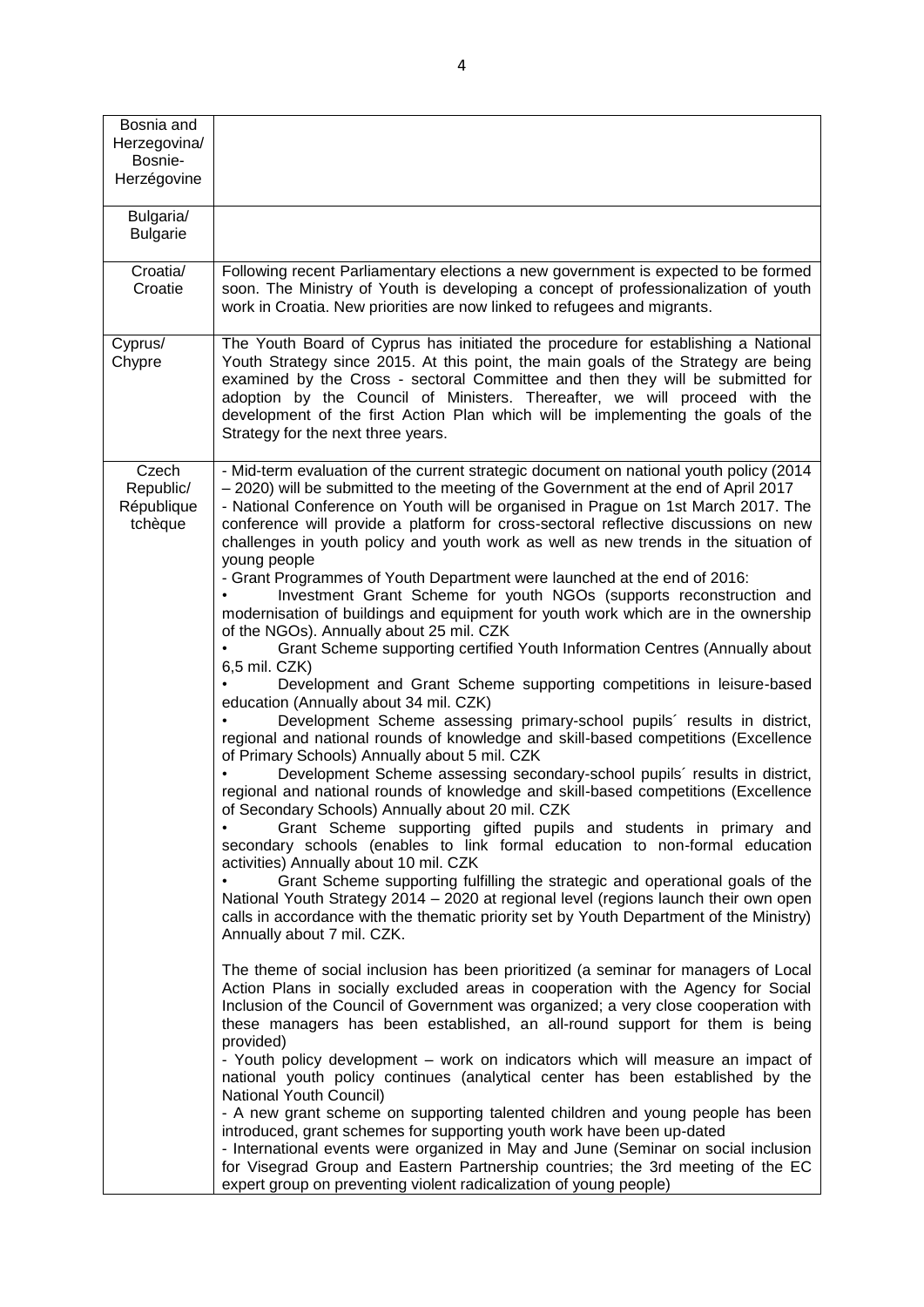| Denmark/<br>Danemark | A reform of the education system took place three years ago to connect informal<br>education in the afternoon with a formal education in the morning. The youth field was<br>invited into schools to see how it could contribute to the formal education. The<br>evaluation showed that it was not an easy task, the challenge for the future is to see<br>how better cooperation could be insured.                                                                                                                                                                                                                                                                                                                                                                                                                                                                                                                                                                                                                                                                                                                                                                                                                                                                                                                                              |
|----------------------|--------------------------------------------------------------------------------------------------------------------------------------------------------------------------------------------------------------------------------------------------------------------------------------------------------------------------------------------------------------------------------------------------------------------------------------------------------------------------------------------------------------------------------------------------------------------------------------------------------------------------------------------------------------------------------------------------------------------------------------------------------------------------------------------------------------------------------------------------------------------------------------------------------------------------------------------------------------------------------------------------------------------------------------------------------------------------------------------------------------------------------------------------------------------------------------------------------------------------------------------------------------------------------------------------------------------------------------------------|
| Estonia/<br>Estonie  | There have been changes in the implementation of the Youth Act: more money was<br>directed to hobby development and education at the local level. The state program for<br>local municipalities on extracurricular activities (60 municipalities) will cover all<br>Estonia next year.                                                                                                                                                                                                                                                                                                                                                                                                                                                                                                                                                                                                                                                                                                                                                                                                                                                                                                                                                                                                                                                           |
|                      | The Ministry of Youth has put together a concept of SMART youth work- digitalised<br>youth services available as of July 2018.                                                                                                                                                                                                                                                                                                                                                                                                                                                                                                                                                                                                                                                                                                                                                                                                                                                                                                                                                                                                                                                                                                                                                                                                                   |
| Finland/<br>Finlande | The Government Proposal on a revised Youth Act (current Act from 2006) was<br>submitted to the Parliament in June. The new Act is expected to enter into force in<br>2017. The Act provides for the State Youth Policy Programme. Anticipating the<br>adoption of the Proposal, the Ministry of Education and Culture has started initial<br>preparations for the State Youth Policy Programme. Two aspects of the youth policy<br>programme were highlighted: improving data collection and improvement of living<br>conditions of young people.                                                                                                                                                                                                                                                                                                                                                                                                                                                                                                                                                                                                                                                                                                                                                                                                |
| France               | Une nouvelle loi Égalité et citoyenneté en préparation en France                                                                                                                                                                                                                                                                                                                                                                                                                                                                                                                                                                                                                                                                                                                                                                                                                                                                                                                                                                                                                                                                                                                                                                                                                                                                                 |
|                      | Afin de renforcer la cohésion sociale et territoriale et façonner une nouvelle culture de<br>la citoyenneté notamment des jeunes, le Gouvernement français a initié le projet de<br>loi « Égalité et Citoyenneté ». Ce projet de loi est actuellement en cours d'examen par<br>le Sénat et devrait être promulgué à la fin de l'année. Il comporte 3 volets: le premier<br>sur la « Citoyenneté et l'émancipation des jeunes », le deuxième sur « la mixité<br>sociale et l'égalité des chances dans l'habitat », enfin le dernier sur « l'égalité [dite]<br>réelle ».<br>La jeunesse est au cœur de ce projet de loi qui doit faciliter l'engagement des jeunes                                                                                                                                                                                                                                                                                                                                                                                                                                                                                                                                                                                                                                                                                 |
|                      | à travers des mesures telles que la création d'une réserve citoyenne ou la<br>reconnaissance des activités bénévoles dans les formations de l'enseignement<br>supérieur. Le texte vise aussi à accompagner et soutenir les jeunes dans leurs<br>parcours vers l'autonomie, l'accès aux droits dont ils disposent (couverture santé,<br>logements, prévention) et ce, en améliorant l'information des jeunes (individualisation<br>de l'informatin).                                                                                                                                                                                                                                                                                                                                                                                                                                                                                                                                                                                                                                                                                                                                                                                                                                                                                              |
|                      | Ce projet résulte d'un long processus de collaboration interministérielle entre le<br>ministère en charge du logement, le Secrétariat général à l'égalité réelle et le<br>ministère de la ville, de la jeunesse et des sports qui porte les volets 1 et 3 dédiés à<br>l'engagement des jeunes et l'égalité. Il est la traduction législative des différentes<br>propositions issues des Comités interministériels à l'égalité et à la citoyenneté des 6<br>mars et 26 octobre 2015, dont l'objectif étaient d'élaborer un plan d'actions pour<br>réduire les inégalités territoriales et favoriser « le vivre ensemble » mais le projet de<br>loi découle aussi des actions en faveur de la jeunesse menées par le ministère en<br>charge de la jeunesse et ses services, notamment dans le cadre de la mise en œuvre<br>du Plan Priorité Jeunesse (stratégie nationale pour la jeunesse). Certaines mesures<br>du projet de loi sont l'aboutissement de propositions d'associations et d'une co-<br>construction avec les jeunes, notamment à travers des rencontres avec ces derniers<br>(« Rendez-vous territoriaux de la jeunesse »). Ce projet de loi qui promeut<br>l'engagement et la participation citoyenne a fait aussi l'objet d'une consultation<br>numérique (mai 2016) qui a permis à tout citoyen de formuler des propositions et |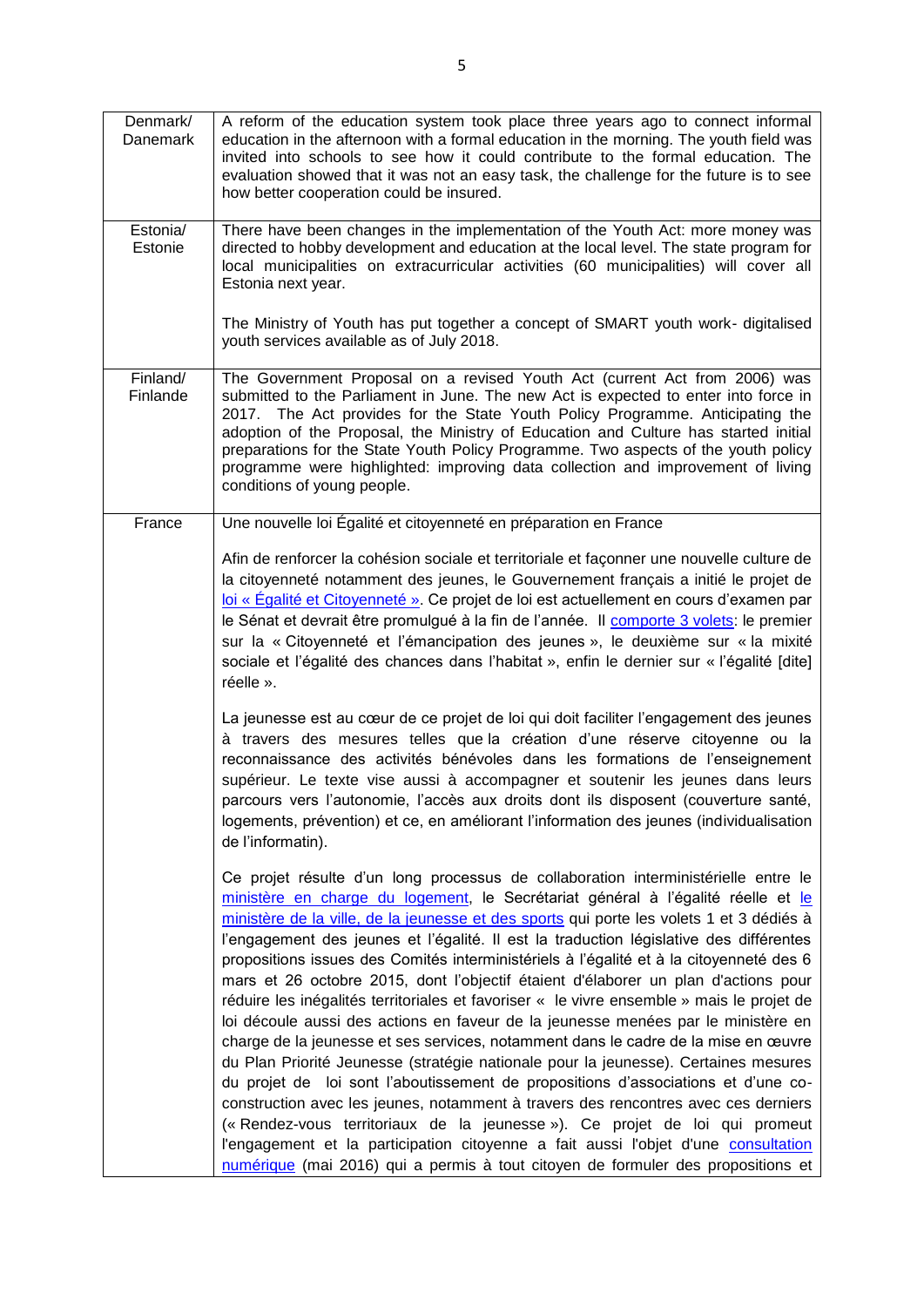|                          | d'émettre des avis sur les thématiques du projet de loi. La consultation numérique a<br>reçu 687 propositions et recueilli 10248 votes. Parmi les participants à cette<br>consultation en ligne, 30 % avaient entre 18 et 24 ans et 26 % entre 25 et 34 ans.<br>Sites de référence                                                                                                                                                                                                                                                                                                                                                                                                                                                             |
|--------------------------|------------------------------------------------------------------------------------------------------------------------------------------------------------------------------------------------------------------------------------------------------------------------------------------------------------------------------------------------------------------------------------------------------------------------------------------------------------------------------------------------------------------------------------------------------------------------------------------------------------------------------------------------------------------------------------------------------------------------------------------------|
|                          | Informations sur le projet de loi : http://www.gouvernement.fr/en/equality-and-<br>citizenship-a-meeting-of-the-inter-ministerial-committee-on-equality-and-citizenship<br>http://www.gouvernement.fr/action/le-projet-de-loi-egalite-et-citoyennete<br>https://www.egalite-citoyennete-<br>Consultation numérique<br>du<br>projet de<br>$I$ oi:<br>participez.gouv.fr/                                                                                                                                                                                                                                                                                                                                                                        |
|                          | intégral<br>Texte<br>du<br>de<br>$I$ oi:<br>https://www.egalite-citoyennete-<br>projet<br>participez.gouv.fr/media/default/0001/01/b843616726c72b845c91f18bf6fc0e66f240ce<br>7a.pdf                                                                                                                                                                                                                                                                                                                                                                                                                                                                                                                                                            |
| Georgia/<br>Géorgie      | The Youth Ministry is implementing the Youth Policy document adopted in 2014,<br>focussing on participation, health and security issues. A draft youth law was<br>presented to parliament several times with no outcome yet. The Youth Ministry has<br>prepared non formal key competencies for youth workers. An action plan for 2017 is<br>being finalised in cooperation with other ministries, youth workers and youth NGOs.<br>The Ministry also helps to start up small businesses and has financed 22 start-ups,<br>and is aiming to develop a long term action plan in this field. The Ministry is<br>conducting two research studies, one on the needs of young people and another on<br>the needs of young people with disabilities. |
| Germany/<br>Allemagne    |                                                                                                                                                                                                                                                                                                                                                                                                                                                                                                                                                                                                                                                                                                                                                |
| Greece/<br>Grèce         | Joint Ministerial Decision 152360/GD4/2016- published on the Governmental Gazette<br>3049/B/23-9-2016. "Establishment, organization, operation, coordination and<br>educational programme for the Education of Refugees in the Centers Refugee<br>Accommodation Structures, criterias and teachers hiring procedure."                                                                                                                                                                                                                                                                                                                                                                                                                          |
|                          | https://www.minedu.gov.gr/publications/docs2016/prosfiges1.pdf<br>(in<br>greek-related<br>pages 32080-32084)                                                                                                                                                                                                                                                                                                                                                                                                                                                                                                                                                                                                                                   |
|                          | The above mentioned Joint Ministerial Decision is based on the recommendations of<br>the Scientific Committee in Support of Refugee Children (established by order of the<br>Minister of Education -GG1/47070 of 18.3.2016) for the education of refugee children<br>and their integration into the educational system structures during the school year<br>2016-2017.                                                                                                                                                                                                                                                                                                                                                                         |
|                          | http://www.minedu.gov.gr/publications/docs2016/Epistimoniki_Epitropi_Prosfygon_YP<br>PETH_Full_Report_June_<br>2016 - translated.pdf (in english)                                                                                                                                                                                                                                                                                                                                                                                                                                                                                                                                                                                              |
|                          | More links in English:                                                                                                                                                                                                                                                                                                                                                                                                                                                                                                                                                                                                                                                                                                                         |
|                          | http://www.minedu.gov.gr/ekpaideusi/refug-educ (some articles translated in English)                                                                                                                                                                                                                                                                                                                                                                                                                                                                                                                                                                                                                                                           |
|                          | http://www.minedu.gov.gr/grafeio-typoy-kai-dimosion-sxeseon/news-in-english/24192-<br>05-10-16-international-kudos-for-refugee-education-programme                                                                                                                                                                                                                                                                                                                                                                                                                                                                                                                                                                                             |
| Holy See/<br>Saint Siège | The theme chosen by Pope Francis for the XV General Assembly of the Ordinary<br>Synod of Bishops taking place in October 2018 will be "Young people, faith and<br>vocational discernment."                                                                                                                                                                                                                                                                                                                                                                                                                                                                                                                                                     |
| Hungary/<br>Hongrie      | The Youth Strategy 2009-2020 is currently under review with a particular focus on<br>prevention, participation in society and in political life.                                                                                                                                                                                                                                                                                                                                                                                                                                                                                                                                                                                               |
| Iceland/                 | The revision of the Youth Act is imminent. Currently it covers only youth policy. There                                                                                                                                                                                                                                                                                                                                                                                                                                                                                                                                                                                                                                                        |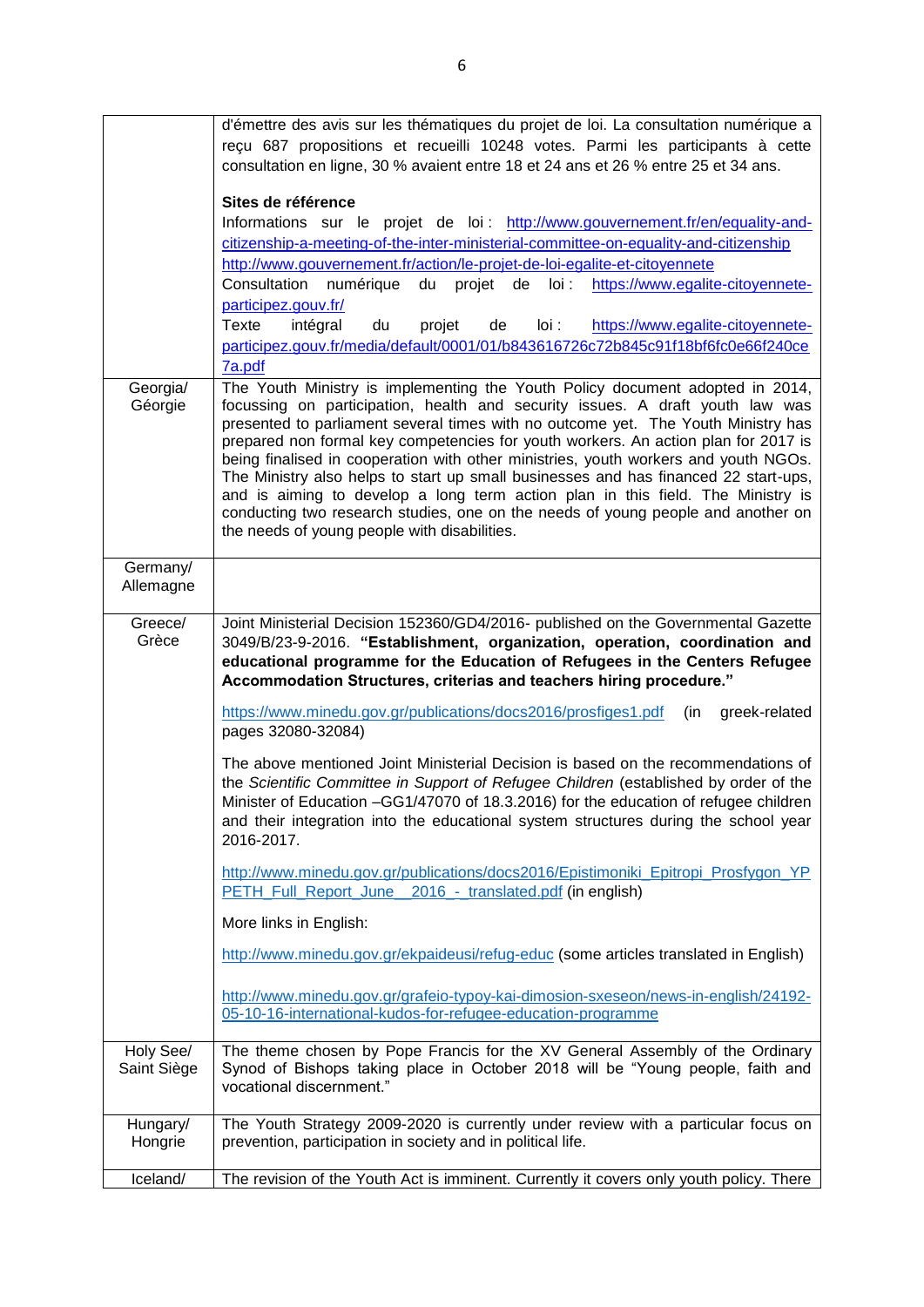| Islande                   | is a hope to include other areas of youth work in the future.                                                                                                                                                                                                                                                                                                                                                                                                                                                                                                                                                                                                                                                                                                        |
|---------------------------|----------------------------------------------------------------------------------------------------------------------------------------------------------------------------------------------------------------------------------------------------------------------------------------------------------------------------------------------------------------------------------------------------------------------------------------------------------------------------------------------------------------------------------------------------------------------------------------------------------------------------------------------------------------------------------------------------------------------------------------------------------------------|
| Ireland/<br>Irlande       |                                                                                                                                                                                                                                                                                                                                                                                                                                                                                                                                                                                                                                                                                                                                                                      |
| Italy/Italie              |                                                                                                                                                                                                                                                                                                                                                                                                                                                                                                                                                                                                                                                                                                                                                                      |
| Kazakhstan/<br>Kazakhstan |                                                                                                                                                                                                                                                                                                                                                                                                                                                                                                                                                                                                                                                                                                                                                                      |
| Latvia/<br>Lettonie       |                                                                                                                                                                                                                                                                                                                                                                                                                                                                                                                                                                                                                                                                                                                                                                      |
| Liechtenstein             |                                                                                                                                                                                                                                                                                                                                                                                                                                                                                                                                                                                                                                                                                                                                                                      |
| Lithuania/<br>Lituanie    | Ideas are being developed for a new youth program The current Action Plan for Youth<br>covers 2017-2019. The priorities are: development of voluntary programs for all young<br>people on the basis of the EVS (currently it concerns only young people excluded<br>from society), it is now at the stage of a pilot project.                                                                                                                                                                                                                                                                                                                                                                                                                                        |
|                           | Work is done with the Ministry of Education on recognition of competencies acquired<br>from voluntary work, non-formal education and private sector. It is planned to open<br>350 open centres for young people by 2019. They will provide more support to the<br>current structures, youth workers and various training for young people.                                                                                                                                                                                                                                                                                                                                                                                                                           |
|                           | Lithuania has developed good cooperation with Hungary and Ukraine and has<br>founded a Lithuanian-Hungarian foundation and a Lithuanian-Ukrainian foundation. A<br>recent agreement has been reached between the Lithuanian and Georgian ministries<br>on good practice exchanges.                                                                                                                                                                                                                                                                                                                                                                                                                                                                                   |
| Luxembourg                | February 2016: The Parliament adopts a new Law on Youth introducing a consistent<br>and mandatory monitoring system of the quality in non-formal education with children<br>and young people. The National Youth Service (SNJ) is mandated to carry out the<br>monitoring and received additional human and financial resources for this purpose.<br>This law applies to about 1.500 structures throughout the country.                                                                                                                                                                                                                                                                                                                                              |
|                           | July 2016: The Government adopt a project for a Law by which a service working<br>with school leavers will be integrated in the National Youth Service (SNJ) which will<br>become the main structure of the ministry dealing with school leavers and young<br>NEET <sub>s.</sub>                                                                                                                                                                                                                                                                                                                                                                                                                                                                                     |
|                           | July 2016: "Marienthal", the largest youth centre of the country, is solemnly reopened<br>after in depth renovation.                                                                                                                                                                                                                                                                                                                                                                                                                                                                                                                                                                                                                                                 |
|                           | September 2016: The Report on Youth, elaborated by the University of Luxembourg,<br>is discussed with the sector and relevant ministries in order to define the new Youth<br>Strategy.                                                                                                                                                                                                                                                                                                                                                                                                                                                                                                                                                                               |
| Malta/Malte               | The strategy policy till 2020 is being developed with the focus of professionalization of<br>youth workers, training and infrastructure. A new youth mobility centre was opened as<br>well as a huge sports complex. The Youth Hub is a non-formal educational service<br>provided by Agenzija Zgħażagħ within a formal education set-ups. The Youth Hub<br>offers an informal and recreational environment through which a youth worker can<br>build a healthy relationship with young people. As a result of this relationship the<br>youth worker can work with young people so that they can come up with projects and<br>initiatives that enhance both their personal and social skills that in turn upgrade their<br>educational attainment and employability. |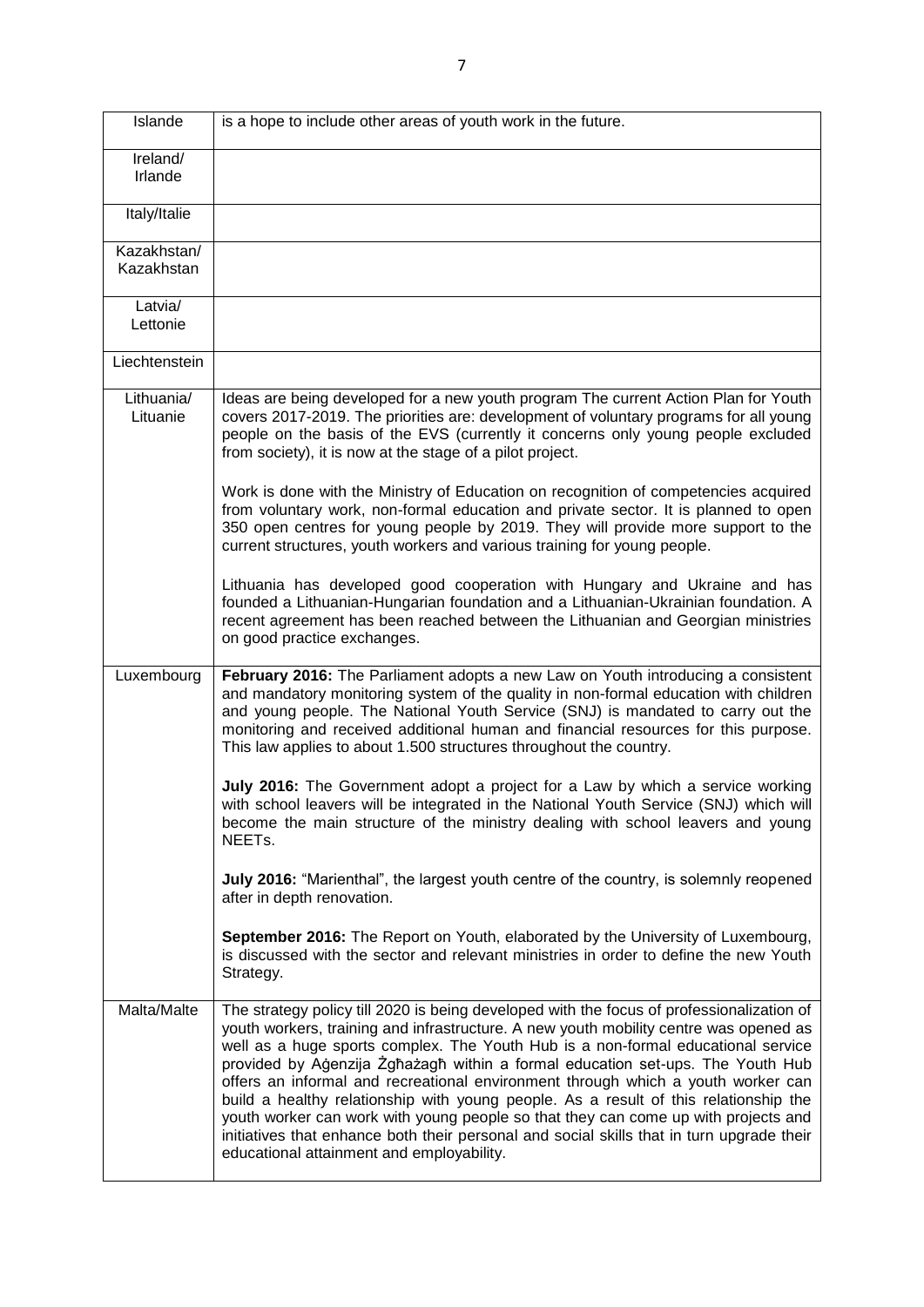|                                                     | Malta is currently preparing for the presidency of the EU.                                                                                                                                                                                                                                                                                                                                                                                                                                                                                                                                                                                                                                                                                                                                                                                                                                                                                                                             |
|-----------------------------------------------------|----------------------------------------------------------------------------------------------------------------------------------------------------------------------------------------------------------------------------------------------------------------------------------------------------------------------------------------------------------------------------------------------------------------------------------------------------------------------------------------------------------------------------------------------------------------------------------------------------------------------------------------------------------------------------------------------------------------------------------------------------------------------------------------------------------------------------------------------------------------------------------------------------------------------------------------------------------------------------------------|
| Republic of<br>Moldova/<br>République<br>de Moldova | A new Law on Youth was adopted by the Parliament in July, 2016. In the law has<br>been included new concepts/definitions: the youth activity (youth work); non-formal<br>education of young people; youth worker; youth organisation; youth center; local<br>youth council; etc.                                                                                                                                                                                                                                                                                                                                                                                                                                                                                                                                                                                                                                                                                                       |
|                                                     | Also according to the law at the end of 2017 will be established the National Agency<br>for Programs Development and Youth Work.                                                                                                                                                                                                                                                                                                                                                                                                                                                                                                                                                                                                                                                                                                                                                                                                                                                       |
|                                                     | Much policy development is done to recognise voluntary activities; an accreditation<br>commission has been created for hosting EVS organisations. A youth inclusion<br>project was developed with OECD; the Ministry will present research on policy<br>mapping, health issues, migration and demographic factor by the end of 2016.<br>Agreements were signed with Lithuania and Belarus on youth cooperation.                                                                                                                                                                                                                                                                                                                                                                                                                                                                                                                                                                        |
| Monaco                                              |                                                                                                                                                                                                                                                                                                                                                                                                                                                                                                                                                                                                                                                                                                                                                                                                                                                                                                                                                                                        |
| Montenegro                                          | Montenegro adopted a Law on Youth, as well as on criteria for financing of youth<br>NGOs, youth clubs and youth centres throughout Montenegro.                                                                                                                                                                                                                                                                                                                                                                                                                                                                                                                                                                                                                                                                                                                                                                                                                                         |
|                                                     | The National Youth Strategy for 2017-2021 was adopted on 29.09.2016                                                                                                                                                                                                                                                                                                                                                                                                                                                                                                                                                                                                                                                                                                                                                                                                                                                                                                                    |
|                                                     | NEXT steps: Developing By Law, Open Call for projects for CSO beginning of 2017.,<br>Establishing of Youth Steering Committee on the National level, Developing Local<br>Youth Action Plans in line with NYS.                                                                                                                                                                                                                                                                                                                                                                                                                                                                                                                                                                                                                                                                                                                                                                          |
|                                                     | The Berlin process has advanced into establishing a regional coordination centre and<br>a space for new youth local projects.                                                                                                                                                                                                                                                                                                                                                                                                                                                                                                                                                                                                                                                                                                                                                                                                                                                          |
| Netherlands/<br>Pays-Bas                            | A new youth law was adopted by the Parliament last year. The most important<br>development since then has been the decentralisation of youth policy including<br>budget to cities and municipalities. It is both a challenge to the central level and a<br>possibility of taylor-made solutions for young people. The change stimulates young<br>people to evaluate youth policy and influence it.                                                                                                                                                                                                                                                                                                                                                                                                                                                                                                                                                                                     |
|                                                     | Transition of Youth Policy to the local level: http://www.youthpolicy.nl/                                                                                                                                                                                                                                                                                                                                                                                                                                                                                                                                                                                                                                                                                                                                                                                                                                                                                                              |
| Norway/<br>Norvège                                  | Youth policy in Norway is decentralised on municipal level, nonetheless there should<br>be developed national standards of youth work. National competence for youth work<br>and participation is discussed in Parliament.                                                                                                                                                                                                                                                                                                                                                                                                                                                                                                                                                                                                                                                                                                                                                             |
| Poland/<br>Pologne                                  | 1. The 'Young People for Human Rights' seminar was held in the frame of Polish<br>presidency in Visegrad Group (V4). The main subject of the seminar was the<br>participation of young people in Human Rights activities. The main objectives of the<br>seminar were to present good practice from the represented countries and work on<br>possible future developments. The main target groups of the seminar were:<br>representatives of ministries responsible for youth, national coordinators of the<br>Council of Europe No Hate Speech Movement (NHSM) and representatives of<br>National Agencies of Erasmus+ Youth programme and youth activists, especially<br>representatives of National Youth Councils. Participants came from V4 (Czech<br>Republic, Hungary, Slovakia, Poland) and Eastern Partnership (EaP) countries<br>(Armenia, Azerbaijan, Belarus, Georgia, Moldova and Ukraine).<br>The seminar programme included a number of welcome and opening speeches (by |
|                                                     | representatives of the Ministry of National Education of Poland, the Foundation for the<br>Development of the Education System, the Council of Europe, and the Ministry of                                                                                                                                                                                                                                                                                                                                                                                                                                                                                                                                                                                                                                                                                                                                                                                                             |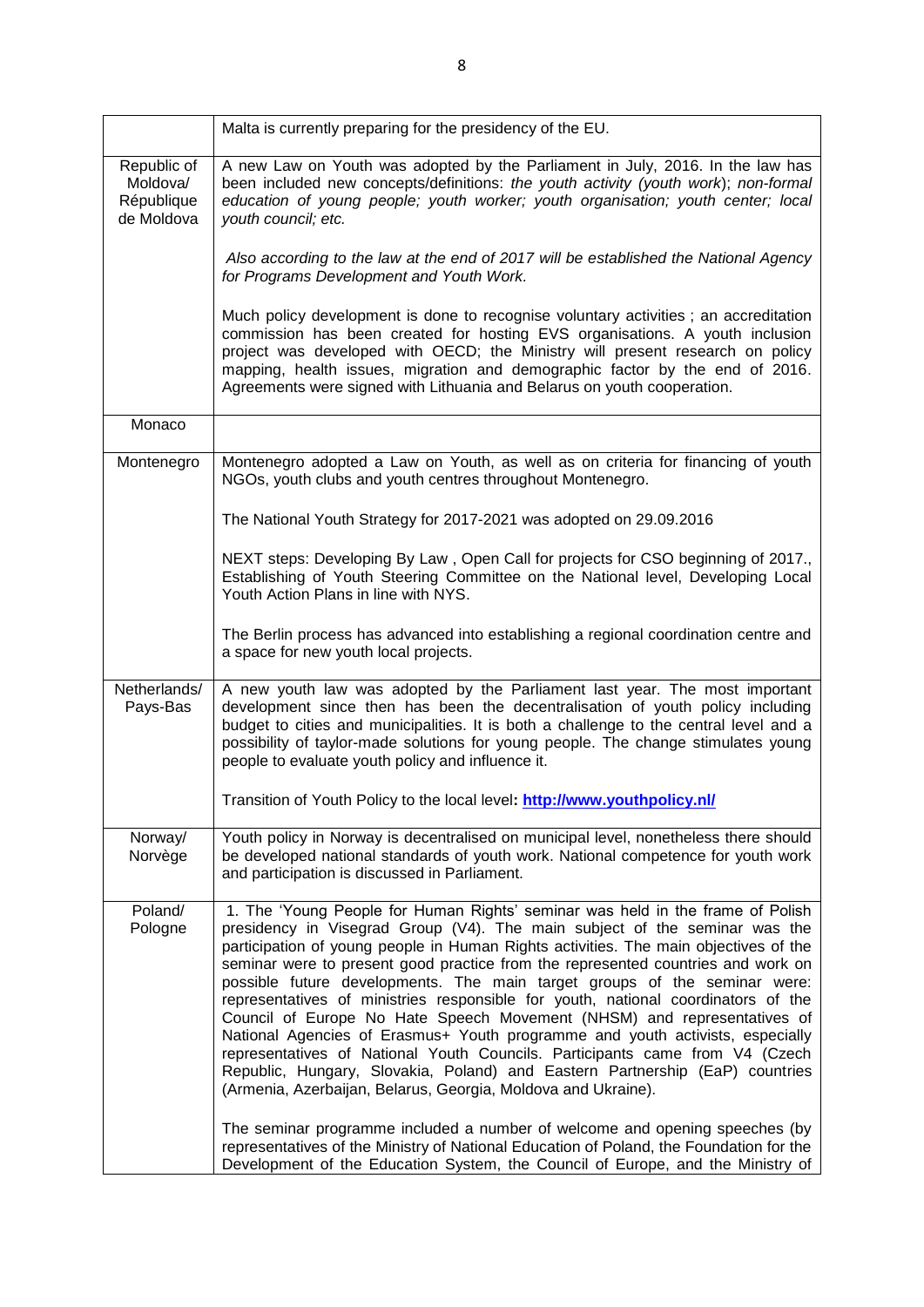| Education of the Czech Republic) followed by working groups on three core topics:                                                                                                                                                                                                                                                                                                                                                                                                                                                                                  |
|--------------------------------------------------------------------------------------------------------------------------------------------------------------------------------------------------------------------------------------------------------------------------------------------------------------------------------------------------------------------------------------------------------------------------------------------------------------------------------------------------------------------------------------------------------------------|
| - human rights in the digital environment,                                                                                                                                                                                                                                                                                                                                                                                                                                                                                                                         |
| participation of young people in the field of human rights,                                                                                                                                                                                                                                                                                                                                                                                                                                                                                                        |
| cross-sectoral cooperation,                                                                                                                                                                                                                                                                                                                                                                                                                                                                                                                                        |
| and study visits to local youth organisations in Warsaw, presentations of Czech,<br>Polish and Hungarian V4 Presidencies and their priorities and a panel discussion on<br>support tools for youth organisations in V4 and EaP countries such as the Solidarity<br>Fund (PL), Visegrad Fund, partnership between Council of Europe and the European<br>Commission and SALTO EECA Resource Centre. Additionally, the seminar provided<br>a platform for a series of meetings of NHSM Co-ordinators from V4 and EaP countries<br>with the CoE Campaign Co-ordinator. |
| The seminar allowed to formulate a Message form participants with their key findings<br>to be submitted to the 3rd Eastern Partnership Youth Forum to be held in Warsaw<br>(Poland) on 22-23 June 2017.                                                                                                                                                                                                                                                                                                                                                            |
| 2. The 3 <sup>rd</sup> Eastern Partnership Youth Forum will be held in Warsaw, Poland on 22 -<br>23 June 2017. The Forum is organised by the Ministry of National Education of the<br>Republic of Poland and the European Commission in cooperation with the Ministry of<br>Foreign Affairs of the Republic of Poland, Polish National Agency of the Erasmus+,<br>SALTO EECA, as a side event to the 5 <sup>th</sup> Eastern Partnership Summit scheduled in<br>Brussels for November 2017.                                                                        |
| The Forum will involve about 300 participants - young people, youth workers, youth<br>organisations, NGOs, educational institutions, youth policy makers, along with<br>business and research representatives - from both Eastern Partnership and<br>Erasmus+ countries.                                                                                                                                                                                                                                                                                           |
| The 3 <sup>rd</sup> Eastern Partnership Youth Forum aims to:                                                                                                                                                                                                                                                                                                                                                                                                                                                                                                       |
| Deepen the dialogue and advance cooperation on youth matters and<br>education with Eastern Partnership countries by sharing expertise and<br>experience as well as providing a space for networking and cooperation in the<br>future, including in local and transnational projects;                                                                                                                                                                                                                                                                               |
| Identify and discuss common challenges and propose concrete actions,<br>$\bullet$<br>notably in view of the 5 <sup>th</sup> Eastern Partnership Summit in 2017;                                                                                                                                                                                                                                                                                                                                                                                                    |
| Feed the 5 <sup>th</sup> Eastern Partnership Summit Declaration to be signed in<br>November 2017 in Brussels, Belgium;                                                                                                                                                                                                                                                                                                                                                                                                                                             |
| Inform the EU youth policy development post 2018, along with national youth<br>policies in the countries involved.                                                                                                                                                                                                                                                                                                                                                                                                                                                 |
| During the two-day event, focusing on participation and active citizenship of<br>young people and their involvement in the decision making process, participants<br>will have the opportunity to discuss in depth the following issues: young people as<br>active, critical and responsible citizens; young people and entrepreneurship - taking<br>the future into own hands; young people and education today: formal, non-formal and<br>informal.                                                                                                               |
| The detailed description and programme of the Forum as well as call for participants                                                                                                                                                                                                                                                                                                                                                                                                                                                                               |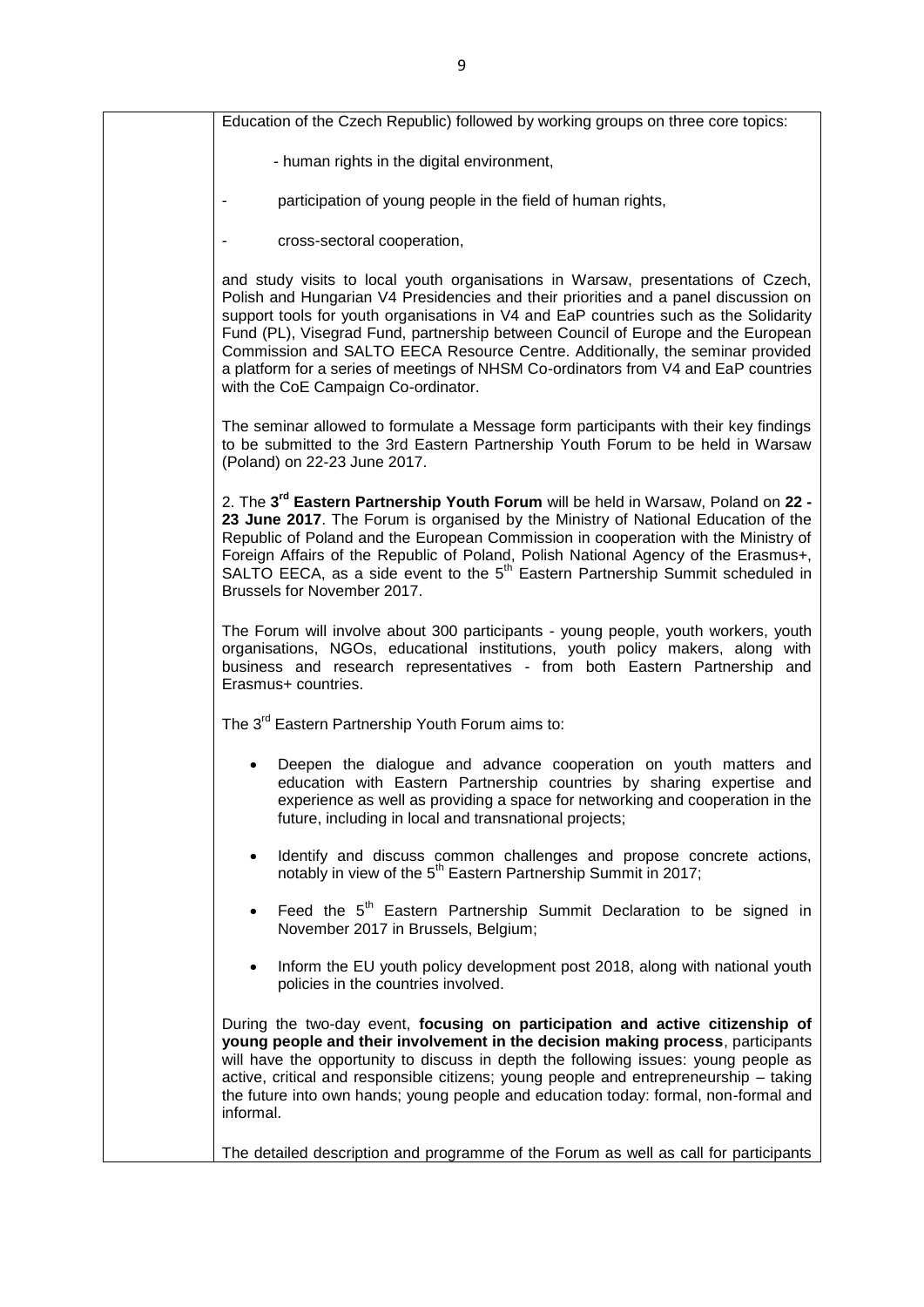|                                               | is available on the following website: http://www.eap-youth-forum.pl                                                                                                                                                              |
|-----------------------------------------------|-----------------------------------------------------------------------------------------------------------------------------------------------------------------------------------------------------------------------------------|
|                                               | Application deadline: 12 April 2017                                                                                                                                                                                               |
| Portugal                                      | A new national youth plan will be ready by 2017 and will consider at what extent the<br>CoE can provide assistance. The recently adopted CM Recommendation on Access<br>to Rights will be widely circulated.                      |
| Romania/<br>Roumanie                          | Since January 2017, Romania has a new government. Thus, the Ministry of Youth<br>and Sports changed the minister and the secretary of state on youth.                                                                             |
|                                               | Among their priorities:                                                                                                                                                                                                           |
|                                               | - Development of means and mechanisms for a more active communication with the<br>Romanian youth who study and work abroad, aiming to get them more involved in the<br>broader European community life;                           |
|                                               | - Development of an on-line platform that aims to facilitate youth access to structured<br>and comprehensible information relevant to them;                                                                                       |
|                                               | Direct contact between authorities and young citizens, assuring a more<br>equitable distribution of resources and a better understanding of their needs and<br>expectations which will produce better policies.                   |
|                                               | One specific way to bridge the gap between authorities and youth would be thorough<br>improving the offer of the youth centres which are in the administration of the ministry.<br>For this goal, some challenges have to be met: |
|                                               | a concrete law on youth centres;                                                                                                                                                                                                  |
|                                               | development of standards for their functioning;                                                                                                                                                                                   |
|                                               | professionalized youth work within the centres;                                                                                                                                                                                   |
|                                               | permanent training for the youth workers involved in activities;                                                                                                                                                                  |
|                                               | outreach in order to be able to engage with young people in their own<br>environment, especially with those less privileged.                                                                                                      |
| Russian<br>Federation/<br>Fédération          | Russia will host the 19th World Festival of Youth and Students on 14-22 October<br>2017 in Sochi, Russia and welcomes participation of Joint Council members in this<br>event.                                                    |
| de Russie                                     | Staff changes took place in the Youth Ministry and new representatives to the CDEJ<br>will be appointed soon.                                                                                                                     |
| San Marino/<br>Saint Marin                    |                                                                                                                                                                                                                                   |
| Serbia/<br>Serbie                             |                                                                                                                                                                                                                                   |
| Slovak<br>Republic/<br>République<br>slovaque |                                                                                                                                                                                                                                   |
| Slovenia/                                     |                                                                                                                                                                                                                                   |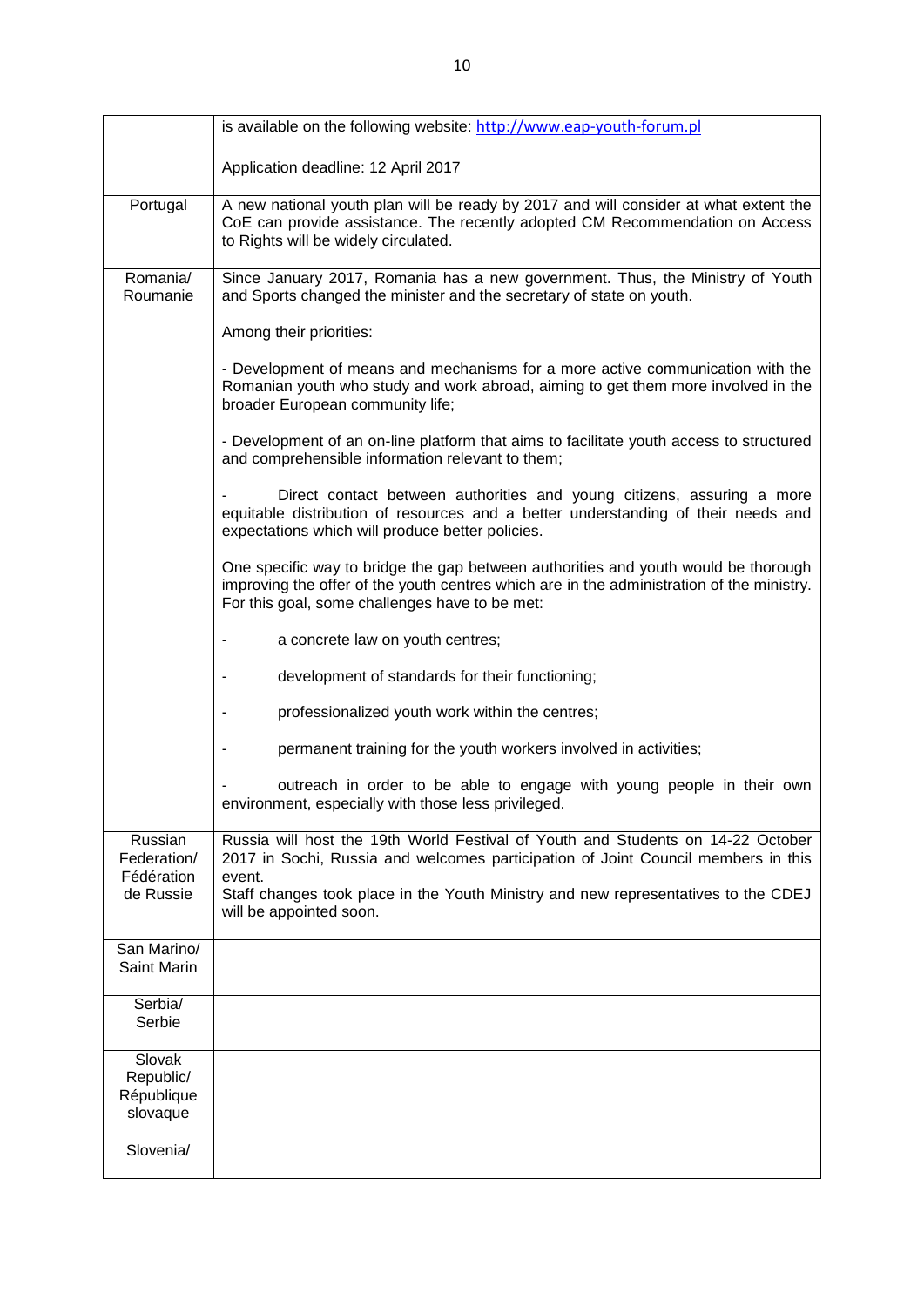| Slovenie                                           |                                                                                                                                                                                                                                                                                                                                                                                                                                                                                                                                                                                                                                                                                                                                                                                                                       |
|----------------------------------------------------|-----------------------------------------------------------------------------------------------------------------------------------------------------------------------------------------------------------------------------------------------------------------------------------------------------------------------------------------------------------------------------------------------------------------------------------------------------------------------------------------------------------------------------------------------------------------------------------------------------------------------------------------------------------------------------------------------------------------------------------------------------------------------------------------------------------------------|
| Spain/<br>Espagne                                  | "Youth Employment Decade" campaign: Is an initiative aimed to raise awareness of<br>the global scale problem of youth employment, because young people are living a<br>reality in which employment is more and more scarce and bad quality. This is a global<br>phenomenon that is growing worse with time, becoming a huge challenge for all<br>countries, threatening growth and development, resulting in a reduction of the<br>standard of living and questioning the model of society itself. This is why we are<br>campaigning for Sustainable Development Goal number 8, Decent Work and<br>Economic Growth, to obtain the official declaration by the General Assembly of the<br>United Nations of the next decade as the Youth Employment Decade.                                                            |
|                                                    | http://www.youthemploymentdecade.org/en/proyecto/                                                                                                                                                                                                                                                                                                                                                                                                                                                                                                                                                                                                                                                                                                                                                                     |
| Sweden/<br>Suède                                   | Focus of SE government in the field of youth policy is establishment in<br>working life, as well as participation in society.                                                                                                                                                                                                                                                                                                                                                                                                                                                                                                                                                                                                                                                                                         |
|                                                    | In November 2015 the SE government drafted a national strategy for NEETs<br>with the aim of increasing cooperation and collaboration between various<br>actors in society. A national coordinator has been put in place for NEETs who<br>promote improved cooperation between government agencies,<br>will<br>municipalities and organisations at the national, regional and local level. The<br>strategy is to be implemented between January 2016 and December 2018.                                                                                                                                                                                                                                                                                                                                                |
|                                                    | Present focus also on migrant youth.                                                                                                                                                                                                                                                                                                                                                                                                                                                                                                                                                                                                                                                                                                                                                                                  |
|                                                    | Ms. Anna Ekström, new minister responsible for youth since 13 September 2016.                                                                                                                                                                                                                                                                                                                                                                                                                                                                                                                                                                                                                                                                                                                                         |
| Switzerland/<br><b>Suisse</b>                      | En août 2016, fruit de la collaboration entre cantons et Confédération, a été mise<br>en ligne une nouvelle plateforme sur internet consacrée à la politique de<br>l'enfance et de la jeunesse. Celle-ci vise avant tout à faciliter la collaboration<br>entre les acteurs et à favoriser l'échange d'informations, ceci aux différents<br>niveaux de l'Etat. Elle présente notamment les bases légales et les prestations<br>offertes, ainsi que des projets et programmes d'intérêt menés au plan national ou<br>cantonal. De nouvelles données seront mises en ligne au printemps 2017 : elles<br>auront trait à la politique de l'enfance et de la jeunesse appliquée par certaines<br>villes et communes. https://www.politiqueenfancejeunesse.ch/                                                               |
|                                                    | « Protection des enfants et des jeunes face aux médias en Suisse »                                                                                                                                                                                                                                                                                                                                                                                                                                                                                                                                                                                                                                                                                                                                                    |
|                                                    | Au vu de l'intensité des problèmes, en particulier en matière de protection de la<br>jeunesse face aux médias, le gouvernement suisse entend continuer son action<br>et relève que les mesures de soutien méritent d'être poursuivies. La<br>Confédération entend ainsi renforcer la coordination et la réglementation et va<br>poursuivre les mesures visant à soutenir les cantons et les acteurs privés dans<br>le domaine des mesures d'ordre éducatif. La sensibilisation sera aussi orientée à<br>l'avenir vers les spécialistes de l'animation jeunesse, les foyers comme les<br>structures d'accueil ou encore les écoles professionnelles. Le suivi des<br>problèmes et enjeux actuels ainsi que monitoring des tendances en matière<br>d'évolution et d'utilisation des médias seront également poursuivis. |
| "The former<br>Yugoslav                            | 1. The National Youth Strategy 2016-2025 has been adopted by the Government, on<br>02 February 2016                                                                                                                                                                                                                                                                                                                                                                                                                                                                                                                                                                                                                                                                                                                   |
| Republic of<br>Macedonia"/<br>«L'ex-<br>République | 2. Action Plan (2016-2017) for implementation of National Youth Strategy has been<br>prepared and also adopted by the Government in April 2016 and System for                                                                                                                                                                                                                                                                                                                                                                                                                                                                                                                                                                                                                                                         |